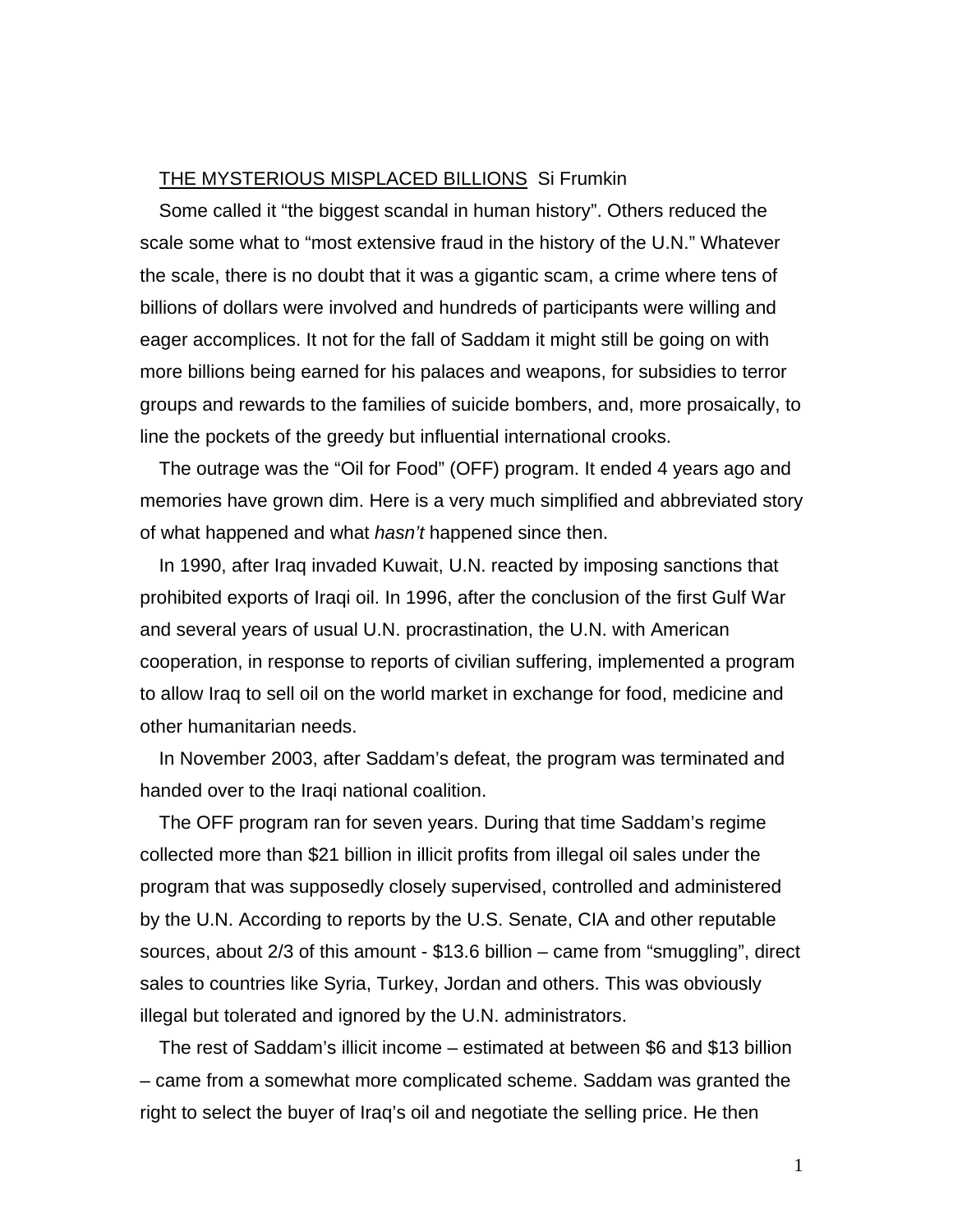selected the buyers from an array of influential politicians, businessmen, corporations and regime bank accounts. They were offered to buy oil at a substantial discount and re-sell it at a higher price to legitimate final users and brokers, keep part of the profit and kickback the rest to Saddam.

Put it another way, if oil was at \$50 a barrel at the time, Saddam would offer to sell a million barrels at \$40 to an influential Frenchman, Russian or U.N. bureaucrat. The oil would then be resold at \$50 per barrel to an oil company and the \$10 million difference would be split between Saddam and the original buyer.

The scope of the scheme was gigantic. In January 2004, an Iraqi newspaper published a list of 270 people from 40 countries who participated in it. The list was based on over 15,000 documents that came from an Iraqi oil corporation with close link to Saddam's government. The majority of the names were from France, Russia and China – the three countries that were most sympathetic to Iraq in the U.N. and kept obstructing any steps at lessening the sanctions or tightening arms control inspections. The list of Russian individuals and corporations covered 15 single spaced pages and included many Kremlin officials. The French names included several former Cabinet ministers, highly placed foreign ministry officials and other influential political figures that included some of the directors of the Banque Nationale de Paris-Paribas, an independent private bank - the only bank that was administering the \$64 billion FOF program. U.S., Britain and U.S. participation was insignificant – they were listed among 20 minor "others".

The U.N. administrator of the OFF program, Benon Sevan was one of the more visible culprits. Eventually, Sevan was suspended by U.N.'s Secretary General Kofi Annan, however, without loss of diplomatic immunity or retirement benefits. Since then, Sevan fled the U.S. to his native Cyprus which does not have an extradition treaty with the U.S.

Kofi Annan had an additional problem as well. His son, Kojo Annan, was employed by Cotecna, a Swiss company that won a \$4.8 million contract to